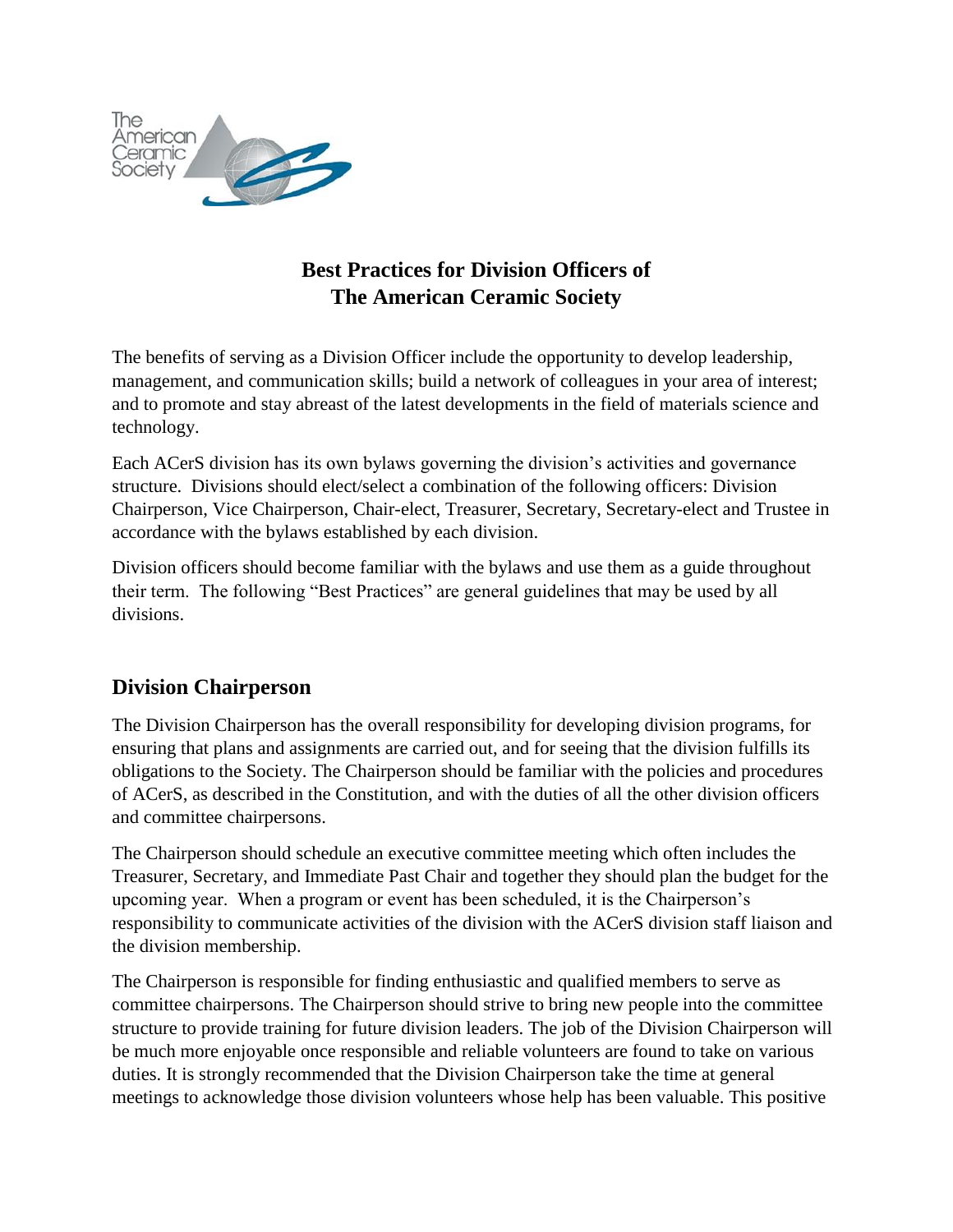feedback and public recognition of good works is often just the encouragement an active volunteer needs to commit to a longer-term leadership position in the division in future years.

Responsibilities of the Division Chair include, but are not limited to:

- Become familiar with and adhere to the division bylaws
- Develop agenda for meetings and notify those on the agenda of their responsibilities and expected reports
- Conduct meetings following Robert's Rules of Order
- Meet with the Executive Committee at your annual division meeting and throughout the year as needed
- In collaboration with the division officers, prepare the annual division budget and submit to staff liaison
- Plan a general membership meeting and provide a report of the division's activities to the membership
- Provide annual division/financial report to the ACerS board of directors by September 15
- Develop a plan and submit supplemental funding request to ACerS division liaison and utilize funds by the end of each year
- Nominate incoming division officers as specified by the division bylaws and in consideration of their future ascension to division chair and conference program chair
- Attend annual division leaders meeting at MS&T or designate a representative
- Participate (or appoint division officer) in all quarterly division leaders teleconferences and give updates
- Communicate with ACerS staff liaison and provide any and all updates for the website or membership communications
- Work with the division's awards committee to make certain nomination deadlines are met and awardees are notified
- Ensure Panel of Fellows representative and committee members nominate division fellows by deadline

### **Division Treasurer/Financial Officer**

Working with the ACerS staff, the treasurer/financial officer is responsible for keeping complete and accurate records of all funds received and disbursed by the division. As the financial officer for the division, this individual must be prepared to report on the financial condition of the division at all times. Responsibilities include:

- Prepare the annual division budget and submit the approved budget to ACerS by September 15
- Retain financial records; maintain accurate historical financial records
- Prepare and present a financial report to the executive committee and division membership annually